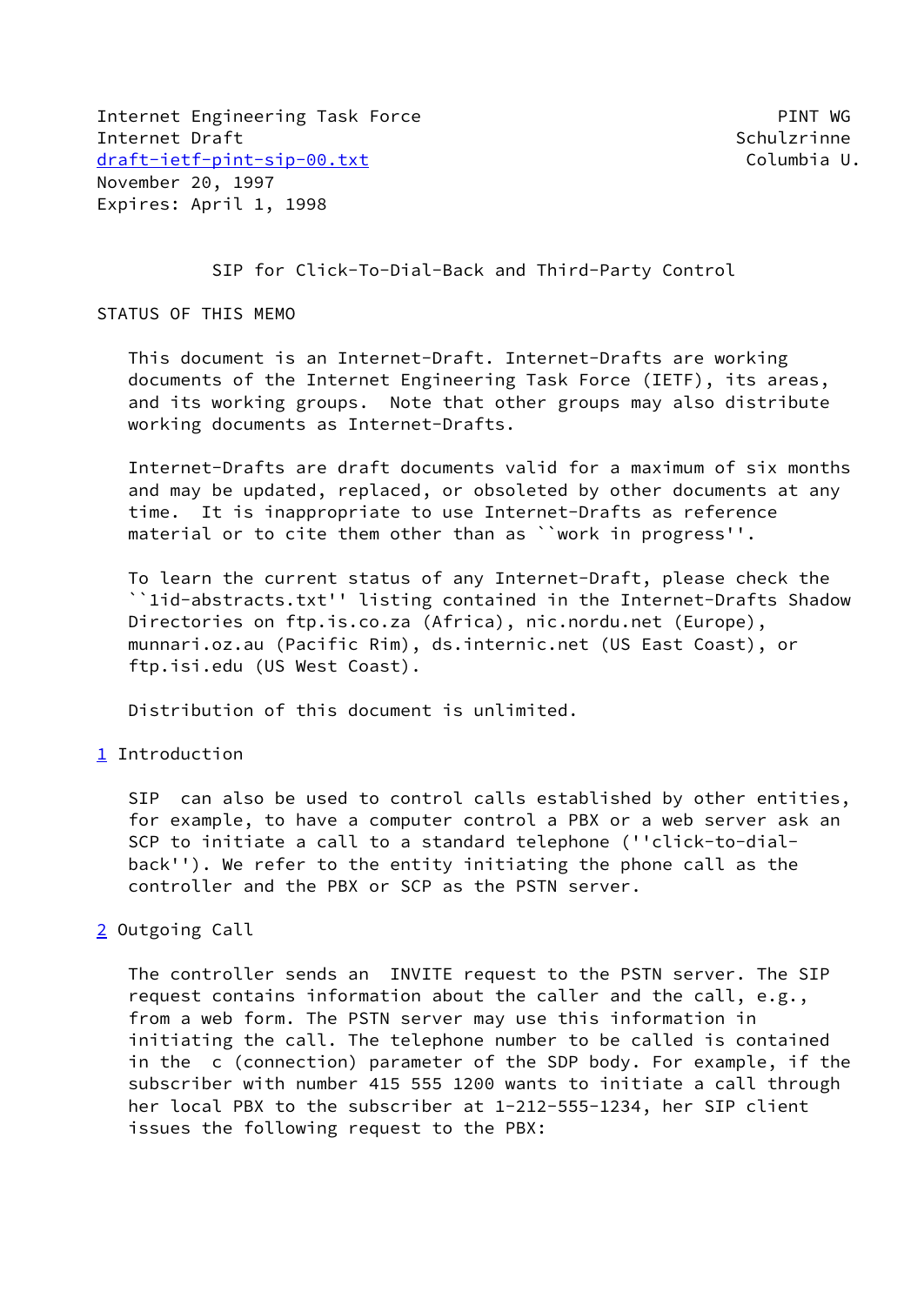## Internet Draft **SIP** SIP November 20, 1997

 INVITE sip://1-212-555-1234@pbx.example.com From: j.doe@example.com Content-type: application/sdp  $v=0$ 

 o=user1 53655765 2353687637 IN IP4 128.3.4.5 c=PSTN E.164 +1-415-555-1200 t=0 0 m=audio 0 RTP/AVP 0

Camp-on is realized with the SIP Call-Disposition "queue" parameter.

<span id="page-1-0"></span>[3](#page-1-0) Answering Incoming Calls

 If a controller receives a SIP call, it may indicate in its 200 response to send the audio to a given telephone number, as indicated in the previous section. Alternatively, it can include the phone number in a redirection response, but then it is assumed that further call control is handled by the phone device, not the controller. It can also reject the call with the standard SIP codes. Call forwarding is handled with standard SIP 30x status codes.

| accept call       | 200 |  |                           |                                       |  |
|-------------------|-----|--|---------------------------|---------------------------------------|--|
| blind transfer    |     |  | BYE, with new destination |                                       |  |
| forward, no anser | 408 |  |                           |                                       |  |
| forward, busy     | 600 |  |                           |                                       |  |
| forward call      |     |  |                           | 301 or 302, Location contains address |  |

<span id="page-1-1"></span>[4](#page-1-1) Placing Calls on Hold

 The party wishing to place the other party on hold sends an INVITE for the existing call identifier, with an SDP description indicating a zero port number for the media types it currently does not wish to receive. This also allows media-specific hold, e.g., to ask the other side temporarily not to send video. Music-on-hold is implemented by asking an RTSP server to play to the IP address (or phone number) provided in the RTSP SETUP request.

<span id="page-1-2"></span>[5](#page-1-2) Call Parking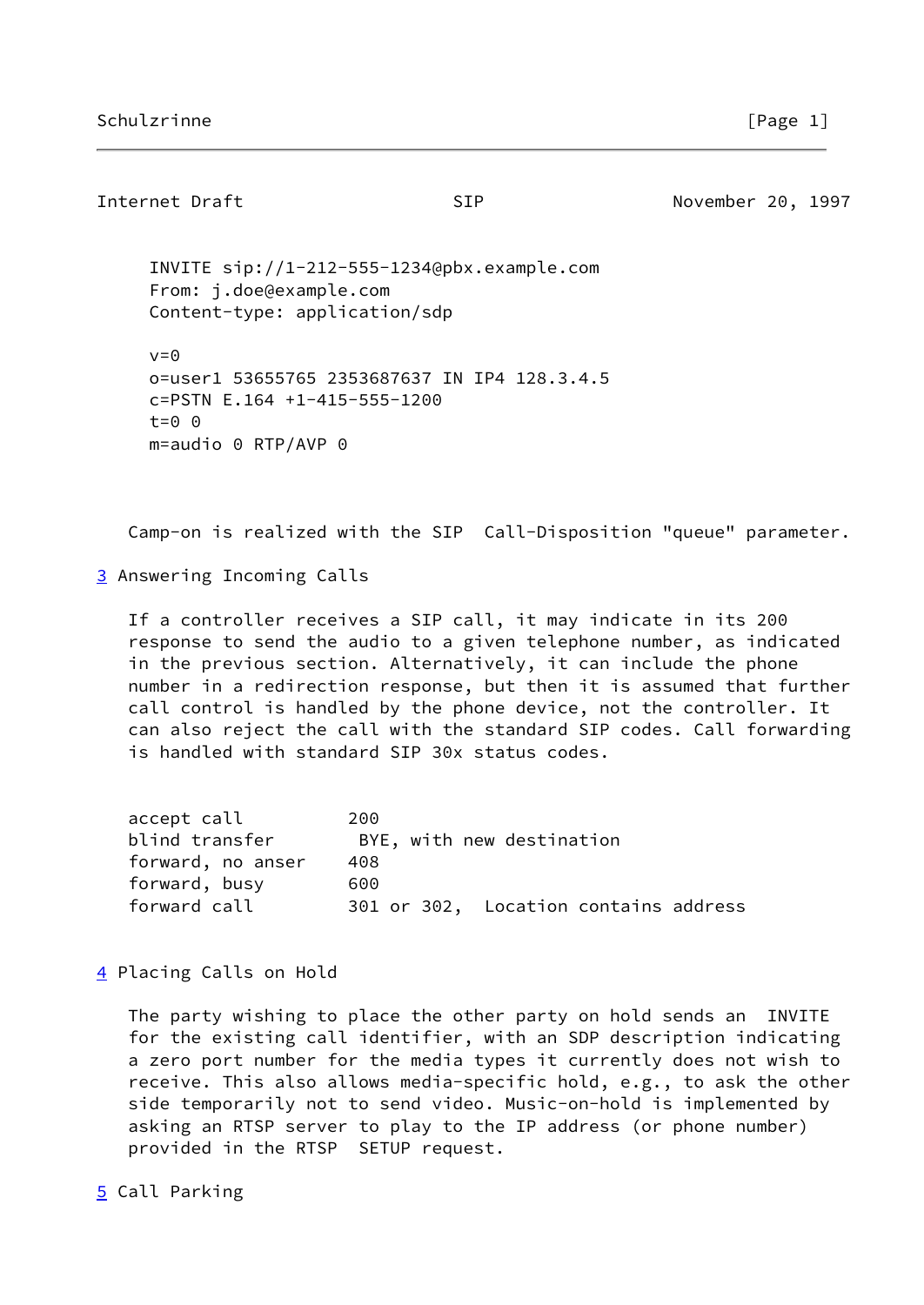A user can send an INVITE to an existing call id and cause it to move to a new extension. [Alternative: PARK request]

<span id="page-2-0"></span>[6](#page-2-0) Call Transfer

Schulzrinne [Page 2]

Internet Draft November 20, 1997

 To transfer an existing call blindly, the controller sends a BYE containing a Location header indicating the phone number the call is to be transferred to.

 For supervised call transfer, the controller initiates a call to the destination of the call, placing the existing call on hold. It then sends a BYE, as above, for the first call. The PBX can transfer back the call to the first destination if the call transfer fails.

<span id="page-2-1"></span>[7](#page-2-1) Configuring the Local PBX

 A controller can control a PBX by issuing a REGISTER request with call-handling specification. This call-handling specification can be in a number of programming languages and formats, including a simple list of parameters as a text/parameter. Table 1 lists the parameters currently defined. The REGISTER response returns the current configuration. [TBD: Could use GET\_PARAMETER and SET\_PARAMETER instead.]

Examples:

 autoanswer: on callsparked: 5 forward\_busy: +1-415-555-1234 forward\_all: off

 autoanswer on, off autoanswerspk on, off callsparked integer

Table 1: Configuring PBX behavior using SIP